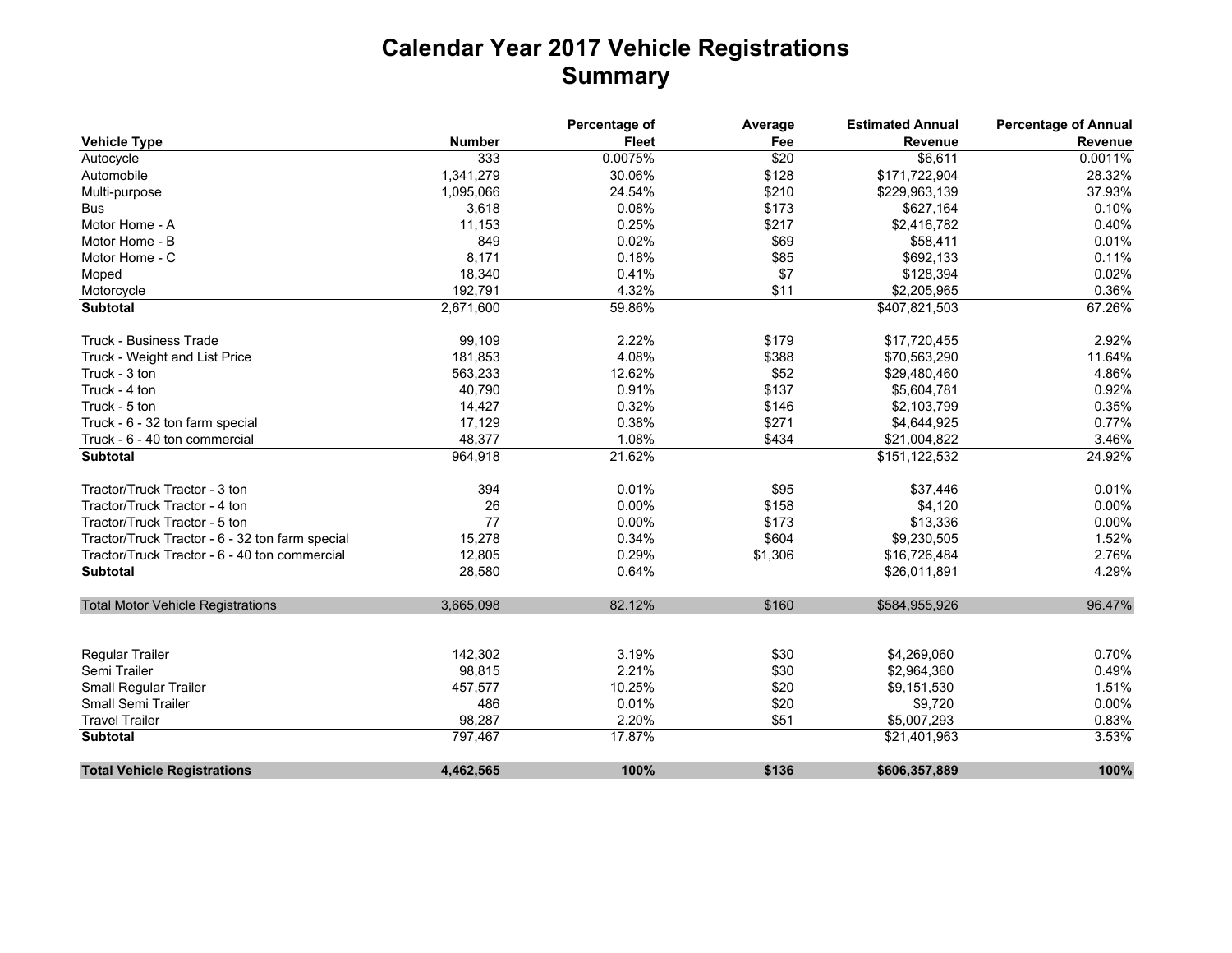## 2017 Vehicle Registrations by County

|                          |                                  | Autocycle Automobile Bus |                      | Moped      | Motor<br>Home - A | <b>Motor</b><br>Home - B | Motor<br>Home - C | Motorcycle     | Multi-<br>purpose | Regular Semi<br>Trailer | Trailer      | <b>Small Regular</b><br>Trailer | <b>Small Semi</b><br><b>Trailer</b> | <b>Truck</b><br><b>Tractor</b> | Travel<br>Trailer | <b>Truck</b>    | Truck - Business Truck - Weight<br>Trade | and List       | Grand<br><b>Total</b> |
|--------------------------|----------------------------------|--------------------------|----------------------|------------|-------------------|--------------------------|-------------------|----------------|-------------------|-------------------------|--------------|---------------------------------|-------------------------------------|--------------------------------|-------------------|-----------------|------------------------------------------|----------------|-----------------------|
| County<br>Adair          | 3                                | 3.141                    | 9                    | 44         | 29                | 4                        | 16                | 497            | 2,515             | 700                     | 840          | 1,388                           | 4                                   | 220                            | 344               | 3,082           | 508                                      | 593            | 13,937                |
| Adams                    |                                  | 1,567                    | $\overline{\bf{4}}$  | 63         | 31                |                          | 21                | 338            | 1,408             | 558                     | 387          | 795                             |                                     | 118                            | 253               | 1,908           | 270                                      | 244            | 7,966                 |
| Allamakee                |                                  | 5,863                    | 12                   | 81         | 42                | $\mathbf{1}$             | 39                | 949            | 5,447             | 849                     | 882          | 3,531                           | 3                                   | 136                            | 572               | 4,964           | 815                                      | 813            | 24,999                |
| Appanoose                | $\mathbf{1}$                     | 5,404                    | 24                   | 49         | 52                | 3                        | 39                | 772            | 4,209             | 808                     | 553          | 2,406                           | 5                                   | 87                             | 557               | 4,540           | 408                                      | 716            | 20,633                |
| Audubon                  |                                  | 2,336                    | 7                    | 25         | 25                | 1                        | 16                | 494            | 2,117             | 542                     | 724          | 1,215                           | 5                                   | 254                            | 300               | 2,198           | 575                                      | 405            | 11,239                |
| Benton                   | 3                                | 11,981                   | 16                   | 145        | 136               | $\overline{7}$           | 85                | 1,990          | 8,905             | 1,679                   | 1,306        | 6,108                           | 3                                   | 354                            | 1,294             | 8,415           | 951                                      | 1,682          | 45,060                |
| <b>Black Hawk</b>        | 13                               | 53,750                   | 220                  | 516        | 346               | 51                       | 283               | 7,095          | 41,997            | 3,750                   | 1,941        | 16,920                          | 9                                   | 501                            | 3,239             | 21,109          | 2,263                                    | 6,861          | 160,864               |
| Boone                    | 4                                | 12,006                   | 29                   | 289        | 153               | $\overline{4}$           | 97                | 2,014          | 9,245             | 1,852                   | 620          | 5,732                           | 1                                   | 263                            | 1,210             | 7,330           | 817                                      | 1,902          | 43,568                |
| <b>Bremer</b>            | $\overline{2}$                   | 10,225                   | 16                   | 221        | 93                | 5                        | 60                | 1,661          | 8,715             | 1,327                   | 1,059        | 5,530                           | $\overline{2}$                      | 318                            | 1,141             | 6,491           | 925                                      | 1,667          | 39,458                |
| Buchanan                 | 2 <sup>1</sup>                   | 9,146                    | 14                   | 146        | 78                | 6                        | 72                | 1,367          | 6,426             | 1,371                   | 987          | 4,846                           | 3                                   | 327                            | 1,020             | 6,258           | 733                                      | 1,399          | 34,201                |
| <b>Buena Vista</b>       | $\mathbf{3}$                     | 7,786                    | 21                   | 71         | 62                | 5                        | 28                | 1,206          | 7,547             | 1,172                   | 1,111        | 3,500                           | $\overline{2}$                      | 393                            | 661               | 5,246           | 763                                      | 1,239          | 30,816                |
| <b>Butler</b><br>Calhoun | 2 <sup>1</sup><br>2 <sup>2</sup> | 6,281<br>4,502           | 17<br>$\overline{7}$ | 115<br>107 | 54<br>61          |                          | 53<br>43          | 1,356<br>896   | 5,406<br>3,280    | 1,175<br>667            | 735<br>1,112 | 4,202<br>2,313                  | 1<br>3                              | 317<br>385                     | 903<br>559        | 5,333<br>3,632  | 673<br>704                               | 894<br>584     | 27,517<br>18,858      |
| Carroll                  |                                  | 8,063                    | 16                   | 244        | 77                | 4                        | 53                | 1,041          | 7,864             | 1,352                   | 2,290        | 3,372                           | 4                                   | 567                            | 866               | 5,595           | 1,546                                    | 1,394          | 34,349                |
| Cass                     | 3                                | 5,669                    | 21                   | 182        | 60                | 4                        | 46                | 1,110          | 4,891             | 874                     | 1,241        | 2,425                           | 8                                   | 258                            | 579               | 4,703           | 848                                      | 849            | 23,771                |
| Cedar                    |                                  | 8,526                    | 17                   | 169        | 80                | 8                        | 70                | 1,448          | 6,400             | 1,510                   | 1,294        | 4,156                           | 3                                   | 265                            | 860               | 5,804           | 748                                      | 1,361          | 32,719                |
| Cerro Gordo              | 8                                | 19,306                   | 39                   | 490        | 167               | 17                       | 124               | 3,054          | 15,878            | 2,174                   | 1,037        | 7,388                           | 5                                   | 385                            | 1,492             | 9,275           | 1,249                                    | 2,252          | 64,340                |
| Cherokee                 | $\overline{2}$                   | 5,039                    | 10                   | 133        | 52                | $\overline{2}$           | 41                | 884            | 4,387             | 1,064                   | 1,016        | 2,529                           | 3                                   | 313                            | 559               | 4,032           | 701                                      | 778            | 21,545                |
| Chickasaw                | $\vert$                          | 5,595                    | 8                    | 133        | 52                | $\overline{7}$           | 35                | 895            | 4,562             | 1,125                   | 1.702        | 3,238                           | $\overline{2}$                      | 339                            | 600               | 4,746           | 846                                      | 687            | 24,576                |
| Clarke                   |                                  | 4,253                    | 10                   | 16         | 26                | 1                        | 37                | 478            | 3.100             | 534                     | 602          | 1.555                           | $\overline{2}$                      | 68                             | 410               | 3,284           | 224                                      | 578            | 15.178                |
| Clay                     | 6                                | 7,113                    | 21                   | 267        | 76                | 6                        | 53                | 1,443          | 6,523             | 1,044                   | 1,054        | 3,839                           | 6                                   | 366                            | 716               | 5,016           | 765                                      | 987            | 29,301                |
| Clayton                  | $\overline{2}$                   | 7,541                    | 8                    | 124        | 72                | 8                        | 59                | 1,435          | 6,352             | 1,095                   | 1,489        | 4,431                           | 10                                  | 261                            | 802               | 6,145           | 1,034                                    | 1,299          | 32,167                |
| Clinton                  | 11                               | 20,950                   | 26                   | 381        | 189               | 9                        | 145               | 3,351          | 16,104            | 1,902                   | 1,623        | 8,667                           | 8                                   | 389                            | 1,720             | 11,479          | 926                                      | 3,159          | 71,039                |
| Crawford                 | -1                               | 6,598                    | 17                   | 125        | 43                | 4                        | 35                | 995            | 6,048             | 1,081                   | 1,348        | 2,660                           | 6                                   | 391                            | 641               | 5,299           | 1,063                                    | 1,094          | 27,449                |
| Dallas                   | $\mathbf{Q}$<br>1                | 34,723<br>2,950          | 128<br>9             | 225<br>56  | 297<br>38         | 19<br>$\overline{2}$     | 156<br>25         | 3,623<br>448   | 32,932<br>2,542   | 2,638<br>643            | 660<br>693   | 8,174<br>1,615                  | 11<br>$\overline{2}$                | 300<br>93                      | 1,710<br>421      | 10,065          | 1,875<br>385                             | 5,069<br>449   | 102,614<br>13,729     |
| Davis<br>Decatur         |                                  | 3,087                    | 9                    | 25         | 38                | $\overline{4}$           | 26                | 456            | 2,356             | 422                     | 706          | 1,351                           | 6                                   | 108                            | 385               | 3,357<br>2,968  | 367                                      | 319            | 12,633                |
| Delaware                 | 4                                | 7,990                    | 14                   | 113        | 74                | $\mathbf{1}$             | 60                | 1,400          | 6,434             | 1,579                   | 968          | 3,756                           | 4                                   | 266                            | 811               | 5,921           | 1,155                                    | 1,149          | 31,699                |
| Des Moines               | 5                                | 17,092                   | 59                   | 124        | 137               | 9                        | 98                | 2,888          | 13,786            | 1,438                   | 1,111        | 7,453                           | 9                                   | 205                            | 958               | 9,817           | 949                                      | 2,273          | 58,411                |
| Dickinson                | 5                                | 7,728                    | 24                   | 365        | 105               | 9                        | 58                | 1,588          | 8,052             | 1,566                   | 572          | 6,308                           | 6                                   | 274                            | 733               | 4,988           | 930                                      | 1,214          | 34,525                |
| Dubuque                  | 8                                | 40,125                   | 58                   | 390        | 256               | 24                       | 201               | 5,305          | 35,542            | 4,253                   | 1,224        | 11,403                          | 15                                  | 311                            | 2,337             | 15,053          | 2,639                                    | 6,647          | 125,791               |
| Emmet                    | $\overline{2}$                   | 4,048                    | 20                   | 146        | 46                |                          | 34                | 835            | 3,560             | 657                     | 707          | 2,269                           | $\overline{4}$                      | 249                            | 463               | 3,164           | 412                                      | 570            | 17,186                |
| Fayette                  | 3                                | 8,816                    | 18                   | 192        | 79                | 8                        | 60                | 1,363          | 6,887             | 1,380                   | 1,133        | 4,114                           | 3                                   | 278                            | 910               | 6,320           | 903                                      | 1,119          | 33,586                |
| Floyd                    | 4                                | 7,145                    | 18                   | 152        | 78                | $6 \overline{6}$         | 63                | 1,368          | 5,626             | 1,351                   | 515          | 3,774                           | 2                                   | 273                            | 786               | 4,976           | 561                                      | 799            | 27,497                |
| Franklin                 | $\overline{2}$                   | 4,067                    | 29                   | 92         | 44                | 4                        | 33                | 746            | 3,871             | 929                     | 750          | 2,229                           | 3                                   | 300                            | 540               | 3,539           | 606                                      | 592            | 18,376                |
| Fremont                  |                                  | 3,324                    | 11                   | 10         | 45                | $\mathbf{1}$             | 20                | 569            | 2,484             | 797                     | 396          | 1.884                           | 6                                   | 172                            | 346               | 2,807           | 385                                      | 657            | 13,915                |
| Greene                   | -1<br>-1                         | 4,189                    | 10                   | 95<br>155  | 80<br>43          | 5<br>$\overline{4}$      | 33<br>44          | 758<br>843     | 3,094             | 899                     | 811<br>760   | 2,064                           | 4                                   | 384<br>420                     | 475               | 3,274           | 552                                      | 578<br>973     | 17,306                |
| Grundy<br>Guthrie        | $\overline{2}$                   | 5,116<br>4,784           | 21<br>$\overline{7}$ | 55         | 79                | 1                        | 42                | 793            | 4,496<br>4,022    | 1,089<br>1,127          | 677          | 2,742<br>2,986                  | 3                                   | 267                            | 636<br>671        | 3,765<br>3,842  | 733<br>631                               | 778            | 21,841<br>20,767      |
| Hamilton                 | 4                                | 6,852                    | 12                   | 120        | 63                | 6                        | 60                | 1,096          | 5,441             | 901                     | 960          | 3,309                           | $\mathbf{1}$                        | 341                            | 814               | 4,630           | 892                                      | 954            | 26,456                |
| Hancock                  |                                  | 4,982                    | 17                   | 235        | 50                | 1                        | 48                | 1,055          | 4,230             | 784                     | 802          | 2,854                           | $\overline{2}$                      | 294                            | 629               | 3,763           | 642                                      | 597            | 20,986                |
| Hardin                   |                                  | 7,029                    | 29                   | 238        | 88                | 3                        | 47                | 1,314          | 6,135             | 1,077                   | ,468         | 3,519                           | 7                                   | 473                            | 883               | 5,432           | 1,188                                    | 1,071          | 30,002                |
| Harrison                 | 4                                | 6.912                    | 10                   | 62         | 73                | 3                        | 59                | 1,188          | 5,243             | 1,062                   | 871          | 3,262                           | 4                                   | 215                            | 839               | 5,323           | 751                                      | 1,249          | 27,130                |
| Henry                    |                                  | 8,449                    | 32                   | 129        | 86                | 5                        | 52                | 1,432          | 6,449             | 909                     | 716          | 3,449                           | $\overline{4}$                      | 138                            | 708               | 5,913           | 545                                      | 1,112          | 30,128                |
| Howard                   |                                  | 4,137                    | 6                    | 84         | 45                | 6                        | 31                | 757            | 3,809             | 817                     | 782          | 2,094                           | 4                                   | 215                            | 514               | 3,548           | 613                                      | 434            | 17,896                |
| Humboldt                 |                                  | 4.017                    | 8                    | 109        | 37                | 5 <sup>2</sup>           | 49                | 1.061          | 3,624             | 801                     | 775          | 2.306                           | $\overline{2}$                      | 245                            | 472               | 3,133           | 667                                      | 597            | 17,908                |
| Ida                      | -1                               | 2,857                    | 8                    | 59         | 16                | $\overline{2}$           | 14                | 490            | 2,625             | 634                     | 902          | 1,569                           | $\overline{2}$                      | 268                            | 380               | 2,609           | 471                                      | 652            | 13,559                |
| lowa                     | 2 <sup>1</sup>                   | 7,520                    | 31                   | 150        | 84                | $\overline{7}$           | 54                | 1,142          | 6,044             | 1,127                   | 788          | 3,364                           | 5                                   | 240                            | 712               | 5,629           | 772                                      | 1,101          | 28,772                |
| Jackson                  |                                  | 8,992                    | 15                   | 96         | 89                | 8                        | 70                | 1,533          | 7,300             | 1,278                   | 1,184        | 4,335                           | $\overline{7}$                      | 168                            | 832               | 6,593           | 923                                      | 1,241          | 34,664                |
| Jasper                   | 5 <sup>5</sup>                   | 16,302                   | 24<br>15             | 192<br>84  | 156               | 10 <sup>1</sup>          | 126               | 3,020          | 12,261            | 1,903                   | 1,399        | 6,081<br>2,445                  |                                     | 391                            | 1,649             | 9,585           | 1,182                                    | 2,196          | 56,482                |
| Jefferson<br>Johnson     | 5                                | 7,351<br>56,319          | 233                  | 1,271      | 68<br>283         | 14<br>40                 | 52<br>204         | 1,080<br>5,969 | 5,131<br>42,481   | 907<br>2,920            | 562<br>1,346 | 10,181                          | 4<br>9                              | 131<br>322                     | 489<br>1,660      | 4,175<br>14,375 | 446<br>1,925                             | 576<br>5,065   | 23,531<br>144,608     |
| Jones                    |                                  | 8,715                    | 22                   | 156        | 110               | $\overline{7}$           | 80                | 1,508          | 7,008             | 1,485                   | 666          | 4,279                           | $\overline{\mathbf{A}}$             | 160                            | 835               | 6,271           | 737                                      | 1,149          | 33,193                |
| Keokuk                   | $\overline{2}$                   | 4,365                    | 9                    | 63         | 61                | $\overline{2}$           | 41                | 812            | 3,584             | 696                     | 1,045        | 2,224                           | 10                                  | 287                            | 583               | 4,126           | 709                                      | 596            | 19,215                |
| Kossuth                  | $\boldsymbol{\Delta}$            | 6,578                    | 24                   | 205        | 87                | $\overline{4}$           | 54                | 1,428          | 5,893             | 1,518                   | 1,389        | 4,326                           | $\overline{4}$                      | 664                            | 738               | 5,675           | 1,326                                    | 814            | 30.731                |
| Lee                      | 4                                | 15,030                   | 45                   | 155        | 173               | 9                        | 125               | 2,616          | 11,592            | 1,852                   | 996          | 6,216                           | $\overline{7}$                      | 160                            | 1,006             | 10,801          | 691                                      | 2,228          | 53,706                |
| Linn                     | 24                               | 100,140                  | 186                  | 773        | 682               | 52                       | 469               | 11,878         | 77,357            | 5,870                   | 1,913        | 22,131                          | 15                                  | 585                            | 4,550             | 32,206          | 4,252                                    | 10,902         | 273,985               |
| Louisa                   |                                  | 5,082                    | 10                   | 40         | 46                | 4                        | 41                | 747            | 3,806             | 713                     | 520          | 3,053                           | $\overline{4}$                      | 148                            | 528               | 3,954           | 386                                      | 838            | 19,920                |
| Lucas                    | $\overline{2}$                   | 3,626                    | 14                   | 60         | 38                | 5                        | 49                | 645            | 2,799             | 788                     | 313          | 1,922                           | $\overline{2}$                      | 74                             | 533               | 3,376           | 337                                      | 489            | 15,072                |
| Lyon                     | $\overline{2}$                   | 4,979                    | 16                   | 198        | 45                | $\overline{2}$           | 26                | 933            | 4,768             | 891                     | 1,184        | 2,450                           | 4                                   | 259                            | 730               | 4,310           | 853                                      | 497            | 22,147                |
| Madison                  | 3 <sup>1</sup>                   | 6,578                    | 14                   | 62         | 87                | $6 \overline{6}$         | 61                | 1,237          | 5,854             | 1,626                   | 484          | 3,399                           | 8                                   | 157                            | 867               | 5,500           | 901                                      | 1,365          | 28,209                |
| Mahaska                  |                                  | 8,682                    | 34                   | 142        | 118               | 8                        | 81                | 1,677          | 7,417             | 1,155                   | 1,201        | 3,982                           | 9                                   | 271                            | 1,193             | 6,530           | 666                                      | 1,364          | 34,530                |
| Marion                   | 2 <sup>1</sup><br>6              | 14,046                   | 45<br>34             | 226<br>104 | 122<br>139        | 14<br>$\overline{7}$     | 105               | 2,128<br>2.371 | 11,337<br>13.448  | 1,997                   | 977<br>919   | 5,666                           | 3<br>$\mathbf{1}$                   | 241                            | 1,399<br>1.140    | 8,749           | 764<br>871                               | 2,163<br>2.236 | 49,984<br>54.961      |
| Marshall<br>Mills        | 2 <sup>2</sup>                   | 16.614<br>6,855          | 9                    | 45         | 75                | 3                        | 114<br>64         | 1,303          | 5,479             | 1,795<br>895            | 589          | 5,752<br>3,023                  | 8                                   | 418<br>157                     | 723               | 8,992<br>4,532  | 362                                      | 1,591          | 25,715                |
|                          |                                  |                          |                      |            |                   |                          |                   |                |                   |                         |              |                                 |                                     |                                |                   |                 |                                          |                |                       |